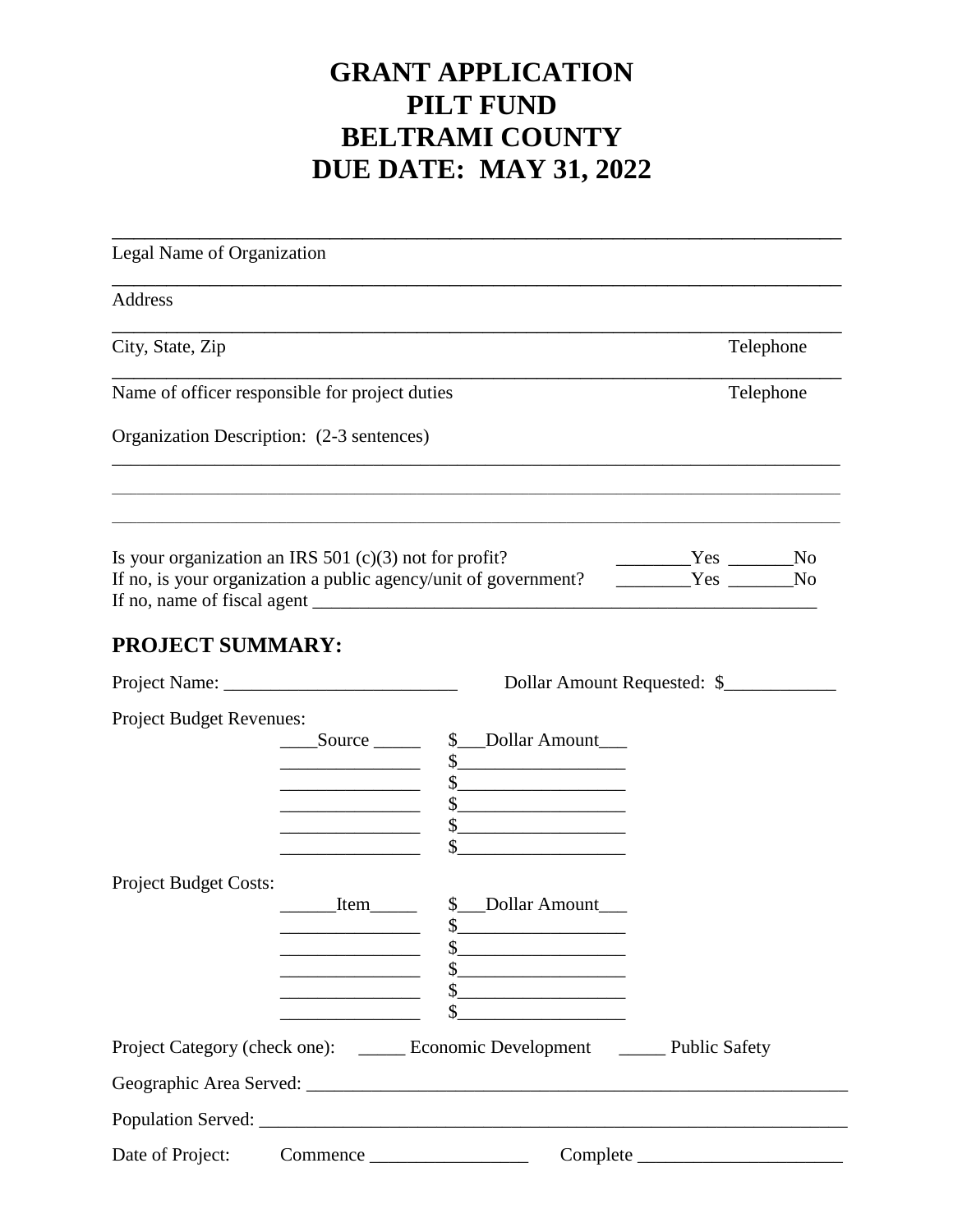Project Summary: (Indicate emphasis on Economic Development or Public Safety.)

| <b>AUTHORIZATION:</b> |  |  |  |  |
|-----------------------|--|--|--|--|

Signature of Board or Committee Chair

Type or print name of person signing authorization

## NOTE:

A copy of Applicants Annual Budget must be included with application.

## **SUBMIT TO:**

**Beltrami County Auditor-Treasurer** Attn: JoDee Treat 701 Minnesota Ave NW Bemidji, MN 56601

OR jodee.treat @ co.beltrami.mn.us